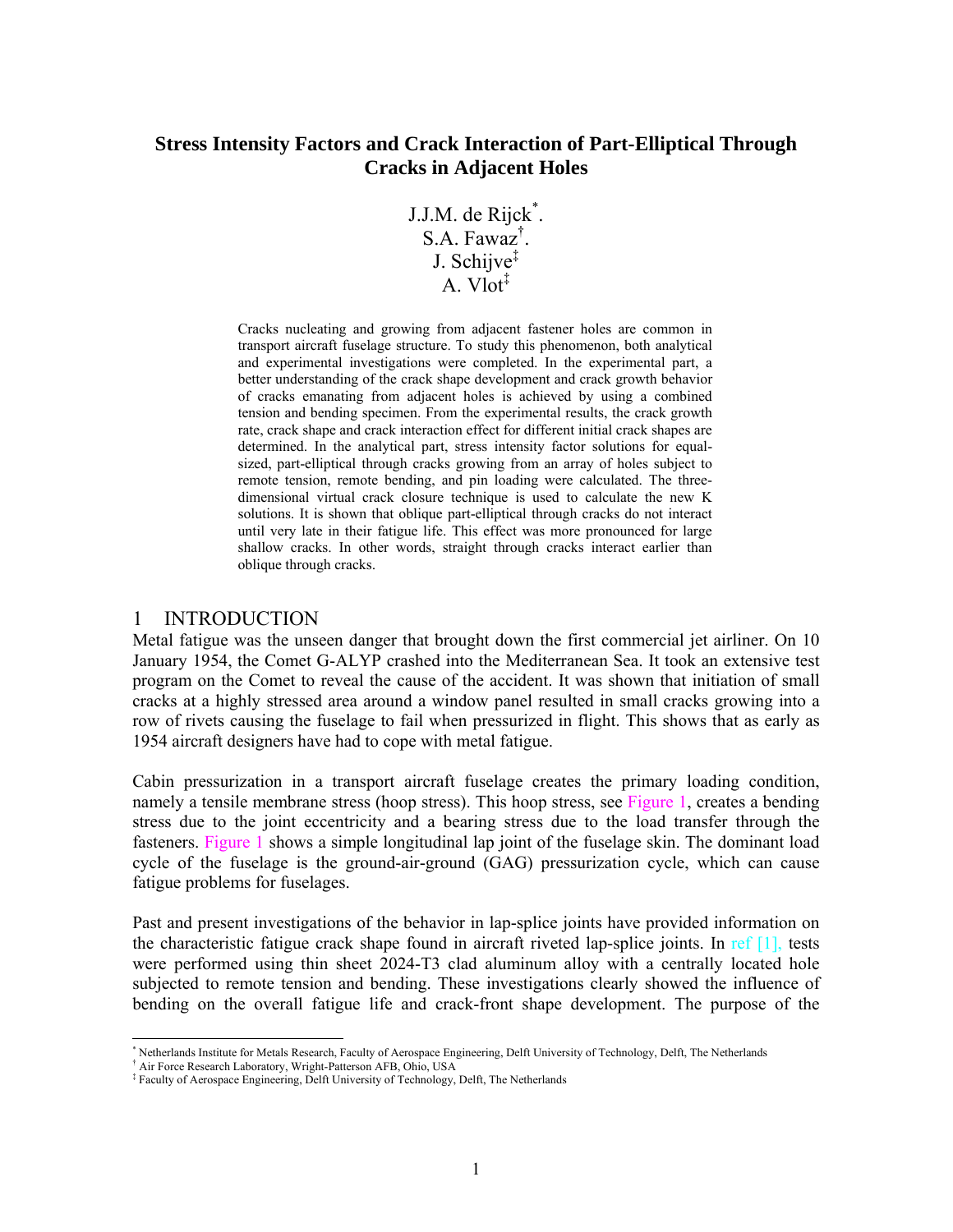experimental part of the current effort  $\lceil 2 \rceil$  is to show the degree of crack interaction between two oblique through cracks growing toward one another from adjacent fastener holes. To investigate the degree of crack interaction, new tests are performed on thin sheet 2024-T3 clad aluminum alloy using similar test specimens as used in  $[1]$ . The centrally located hole is replaced by two adjacent holes. From these tests, an estimate of the fatigue life is obtained. In addition, since multiple tests are done, an indication of scatter in the fatigue life is also obtained. Observations of the crack interaction are obtained when measuring the crack growth visually during a fatigue test which shows the crack growth during its life. When using a fatigue spectrum that leaves marks, groups of distinct fatigue striations on the fracture surface, the crack history can be reconstructed using a scanning electron microscope (SEM). The SEM investigation can show the entire fracture surface and usually the location where the crack initiated. Most importantly, a more accurate crack growth curve can be obtained.

Earlier research [1] showed that the three-dimensional virtual crack closure technique, 3D VCCT, is a useful tool for calculating stress intensity factors for specific crack front shapes and load conditions commonly found, not only in laboratory test specimens, but also from inservice experience. The 3D VCCT procedure as described in ref [1] is also used in the analytical part of the research for calculating new K solutions. Such solutions are not yet available for cracks growing from adjacent holes toward one another through the ligament length between the holes. Before generating the part-elliptical through crack solutions, a verification study has been performed to check that the finite element model is of sufficient fidelity, ref [2]. Finally, K calculations are made for complex loading conditions representing axial tension, secondary bending, and pin loading. To investigate the influence of pin loading, three different pin load distributions were used in ref  $[1]$ , namely a concentrated load, a cosine and cosine<sup>2</sup> pressure distribution in the bore of the hole. From the results in ref  $[1]$ , the cosine<sup>2</sup> pressure distribution appears to be the most appropriate and is thus used in this investigation.

## 2 EXPERIMENTAL INVESTIGATIONS

Riveted fuselage skin panels of transport aircraft experience a complicated stress system due to the inherent structural complexity of the joint. Decomposing the total stress into simpler, easier to understand load conditions makes the problem tractable. The remote tension load condition has been investigated thoroughly and is well understood. Secondary bending is a more complex load condition, introduced by eccentricities of the joint and curvature of the fuselage skin. Therefore, secondary bending is investigated in this part of the study. Specifically, an investigation on the influence of secondary bending on open (rivet) holes for longitudinal joints is completed. However, influences of the rivets are neglected, such as residual stresses due to the rivet installation, fretting corrosion between the faying surfaces, but also between the rivet and rivet hole, and load transfer due to friction between the faying surfaces. The influence of secondary bending is investigated by using a specially developed combined tension and bending fatigue specimen  $[1,3,4]$ .

#### 2.1 FATIGUE SPECIMENS

All specimens are manufactured from one sheet of 2024-T3 clad aluminum alloy with thickness  $t = 2.0$  mm. Using only one sheet should help minimize scatter in the results  $[5]$ . Figure 2 shows the combined tension and bending fatigue specimen. The specimens have a TL orientation just as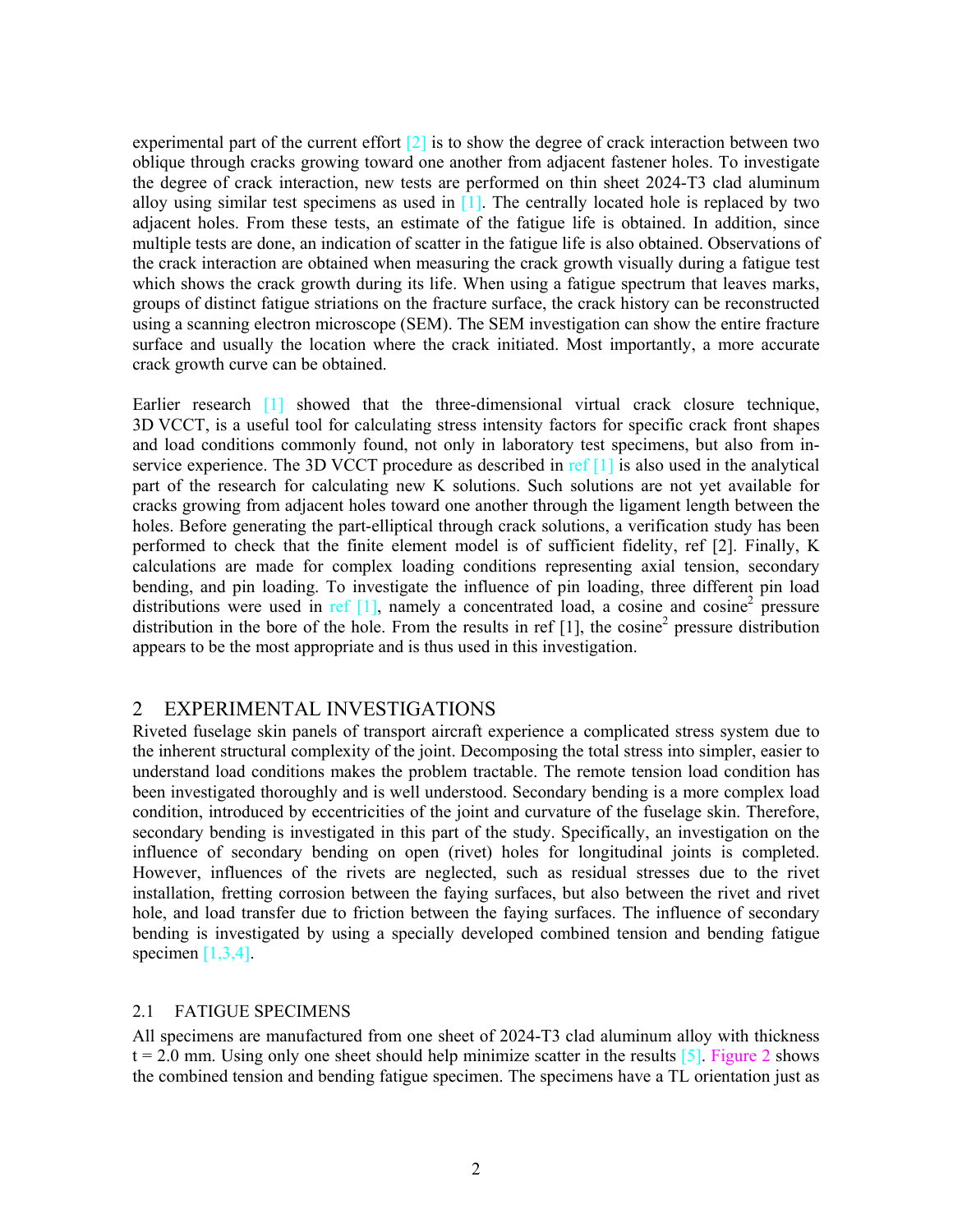in fuselage skins of transport aircraft. It means that the crack grows in the same direction as the rolling direction and is perpendicularly to the applied remote stress. In [5], it is shown that a reduction in fatigue life of 30% for 2024-T3 Alclad could be observed between LT and TL directions.

The location of the holes is shown in Figure 2, the rivet hole diameter  $d = 5.10$  mm and the hole pitch s = 25.4 mm. The position of the holes occurs at the location of the maximum bending stresses in the specimen. It is of major interest to know the magnitude of the tension and bending stress at the position of the two holes. To verify the calculated stresses a static test has been conducted with ten strain gages. Figure 3 shows the position of the strain gages at the center of the specimen. Five strain gages are bonded on each side of the specimen, two strain gages perpendicular to the direction of the remote loading and three strain gages in longitudinal direction. The two strain gages perpendicular to the loading direction are used to measure the influence of the Poisson contraction. The results are shown in Figure 4 [3]. Note the good correlation between the measured strains and the calculated results of a one-dimensional analytical line model [1,4].

A number of specimens were provided with artificial cracks at both sides of each hole. Four crack shapes were adopted for through cracks as shown in Fig. 5. These shapes correspond to those seen in service and thus are also used in the FEA discussed in the subsequent section. The initial cracks are manufactured by electric discharge machining. An EDM electrode with a thickness of 0.15 mm was used, which leads to an EDM notch thickness of 0.2 mm. The shapes used for the electrodes are based on the elliptical shapes shown in Figure 5, with  $c_1$  as the crack length along the surface, which would be the faying surface in a riveted joint, and  $c<sub>2</sub>$  as the crack length at the opposing free surface. One small part through crack shape is used, with a circular shape with a radius of 0.1 mm, see Fig 5.

#### 2.2 CRACK MEASUREMENTS

During the fatigue tests, an estimate of the fatigue life for that specimen can be obtained, and since multiple tests are done, an indication of the scatter in fatigue life can also be found. Examination of *in situ* crack growth measurements can provide insight into the crack growth behavior. At the very least, the fatigue life, crack growth history, and crack growth rate can be quantitatively determined. When using a fatigue spectrum that leaves marks on the fracture surface, the crack history can be reconstructed using a scanning electron microscope. The use of marker loads, typically a instantaneous or short duration variation in the CA maximum stress or stress ratio, can perturb the striation spacing created by the CA loading. If the perturbations can be reliably detected in the electron microscope, the crack growth history can then be determined if the number of cycles to failure, also known as the fatigue life, is known. The SEM investigation can show the entire fracture surface and many times the exact location where the crack initiated. Most importantly, a more accurate crack growth curve can be obtained.

Cracks in lap-splice joints nucleate as corner or surface cracks near the rivet hole at the faying surface of the joint. After nucleation and due to cyclic loading, cracks continue to grow through the thickness towards the free surface of the joint, opposite of the initiation site. As a result of the loading condition, the crack continues to grow as a part-elliptical through crack once it penetrates through the thickness. As explained before, the primary loading condition is the hoop stress. The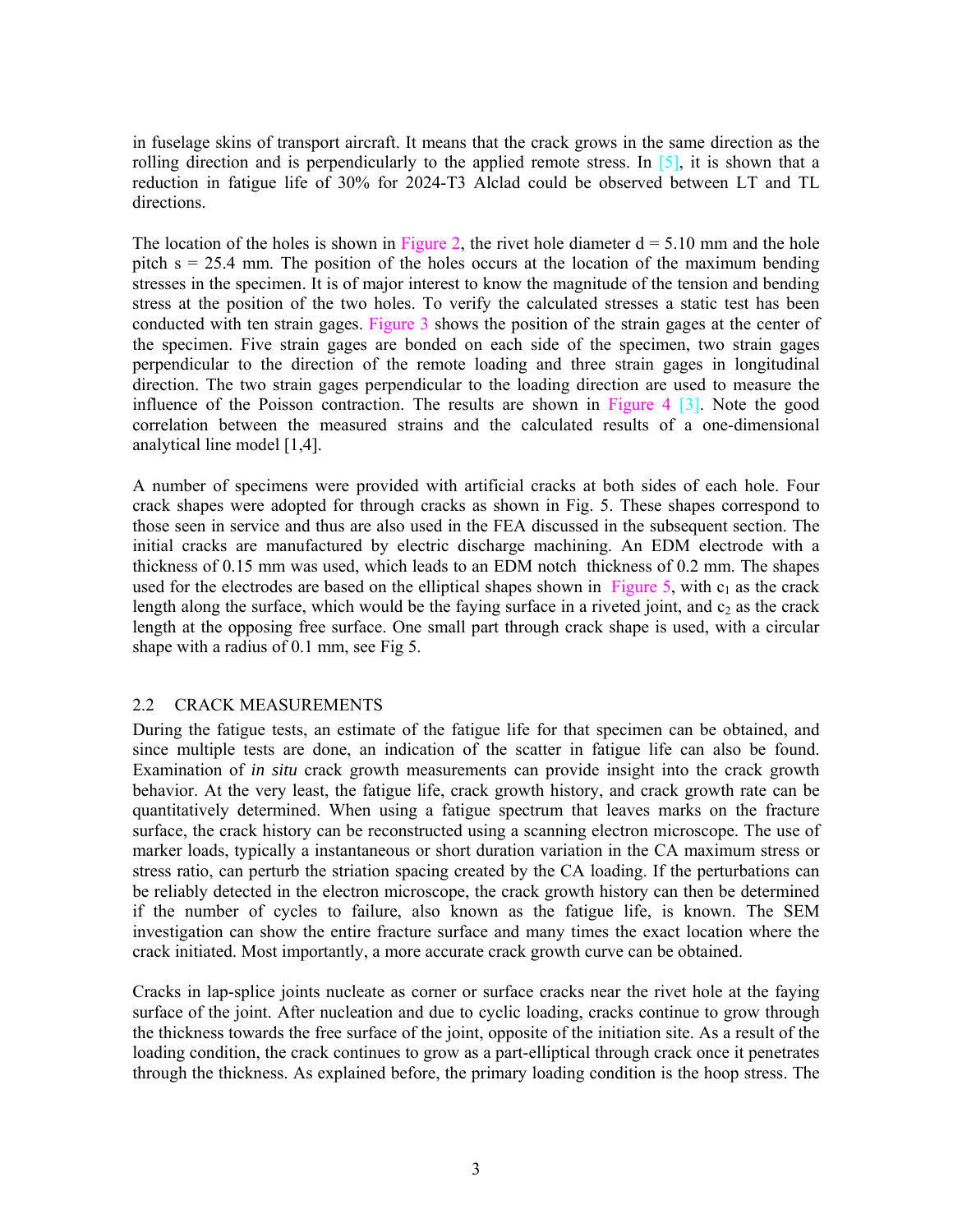hoop stress will create a bending stress due to the joint eccentricity and bearing stress due to the load transfer through the rivets. This part-elliptical oblique crack shape is maintained throughout the life of the joint even when adjacent cracks start to interact with one another. This interaction causes an increase in the crack growth rate ultimately resulting in crack link-up at the faying surface.

*In situ* visual crack detection was done with an optical microscope and a ruler with an accuracy of 0.25 mm. The crack length was measured at cycle intervals dependent on the crack growth, i.e. larger intervals when the crack size was small, and smaller intervals later on when the crack growth rate was high. These measurements are commonly shown as crack length versus fatigue life curves (a vs. N curves, Figures 11 and 12).

Some specimens were tested under constant amplitude (CA) loading until a certain crack length was reached, and then pulled statically until failure. A clear crack front could then be observed on the fracture surface. The coordinates of the crack front were measured with an optical microscope equipped with a linear voltage displacement transducer (LVDT) attached to the stage. Figure 6 shows crack fronts from five separate specimens.

Other specimens were fatigue tested until failure. In these tests, a marker spectrum was used to create marker bands, groups of fatigue striations in a particular sequence, detectable in the SEM to determine the crack size and shape during the fatigue test. Two spectra were used, a marker load (ML) spectrum and an overload (OL) spectrum, Figures 7 and 8 respectively. The ML spectrum does not cause crack growth retardation, which may complicate fatigue life predictions; conversely, the OL spectrum does cause retardation  $[1,2,6]$ . However, with the OL spectrum, it is easy to reveal the crack shape development during the fatigue life. The OL spectrum creates visible bands with larger striation spacings, which are easily detectable on the fracture surface. Figure 9 clearly shows that the ML spectrum results in similar crack growth rates as a constant amplitude loading. For a discussion on how the crack growth rates are affected by an OL spectrum, see ref  $[1,2,6]$ .

Marker bands are difficult to detect when the applied load is high because marker band formation is disrupted by micro-voids leading to a rather tortuous fracture surface. Marker bands were still found on the fracture surface of specimens tested with an applied remote stress of 100 MPa (applied load of20 kN ), see Figure 10. However, a complete crack growth history could not be obtained since marker bands were only found for small crack sizes, Figure 11 and 12. Using an applied remote stress of 75 MPa (applied load of 15 kN) results in a lower stress at the area of interest (minimum net section between the two holes). Figure 4 shows that a remote stress of 100 MPa leads to a bending factor  $k = 1$  at the area of interest, where k is defined as:

$$
k = \frac{\sigma_{\text{Bending}}}{\sigma_{\text{Tension}}} \tag{1}
$$

In this case the bending and tensile stress are both approximately 100 MPa, which implies a stress of 200 MPa at the faying surface and 0 MPa at the free surface. As mentioned before, a high stress prohibits marker band formation and detection, thereby limiting a reconstruction of the complete crack growth history. To facilitate marker band creation, a somewhat lower maximum load of 15 kN was applied. According to Figure 4,  $k = 1.66$  with a tensile stress at the faying surface of 133 MPa and a compressive stress of 33 MPa at the free surface. Even with this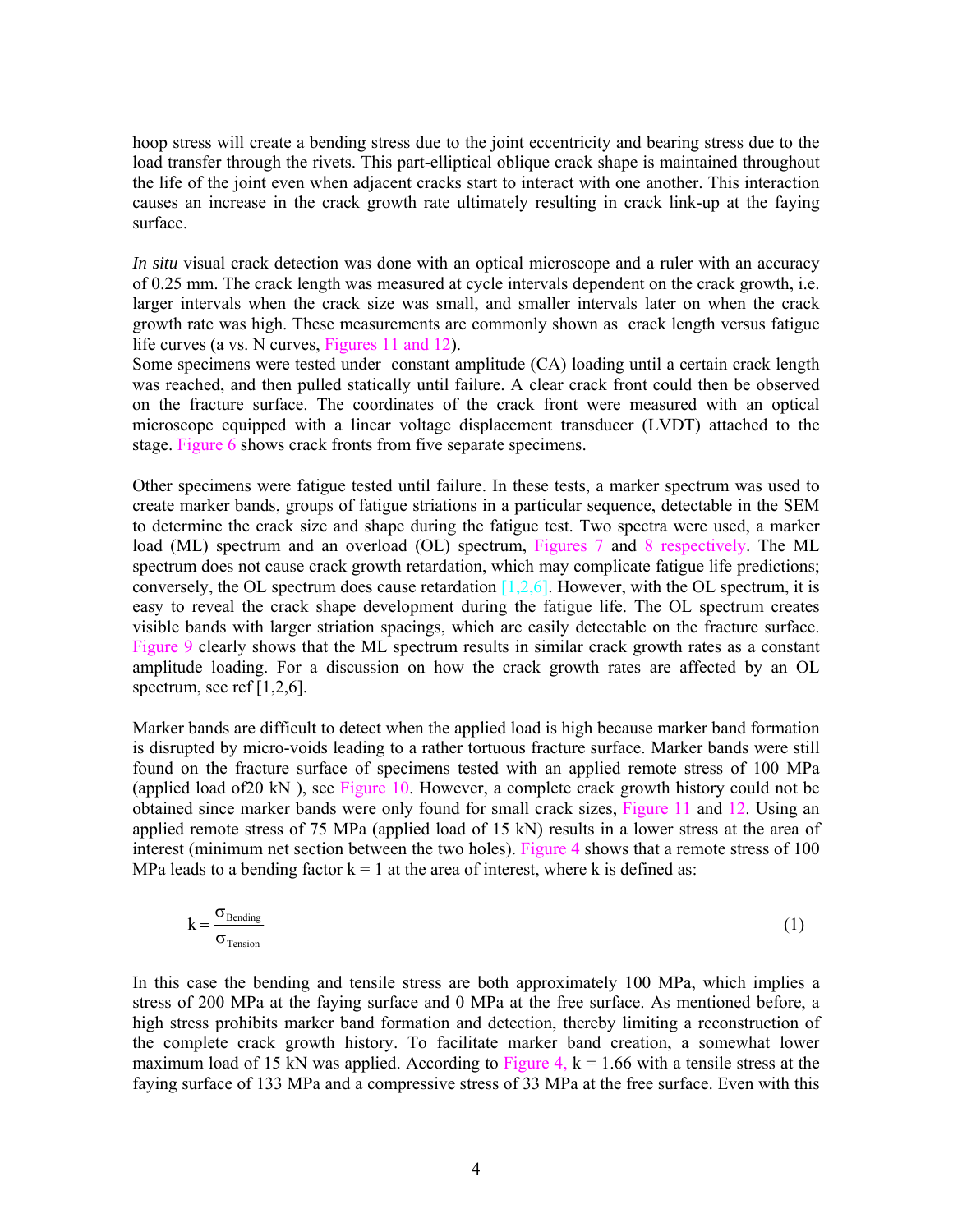lower applied load, the fracture surface remained quite tortuous. A further complication appeared on the free surface due to the compressive stress, the fracture surfaces then come into contact which destroys the marker bands.

Because the OL spectrum influences the fatigue life of the test specimens, the results could only be used for crack shape determination. Similar crack front shapes were observed as found in the other tests with the ML spectrum.

### 3 FINITE ELEMENT ANALYSIS

A number of different methods are available to obtain stress intensity factors for cracked threedimensional bodies. Most of these methods are difficult and therefore require an experienced analyst. Stress intensity factors can be derived from finite element analysis results by either direct or indirect methods[1]. Direct methods use the FEA results to calculate K explicitly. Indirect methods use the FEA results to calculate an intermediate parameter which in turn can be used to calculate K. In the 3D VCCT, the FEA results are used to calculate the strain energy release rate which is then used to calculate K. Using the 3D VCCT avoids most of the difficulties encountered by other methods, e.g. neither singular elements at the crack front nor creating elements normal to the curved crack front are required. In order to investigate the interaction of cracks from adjacent holes, a plate with an infinite row of holes is considered. The same oblique cracks occur at both opposite edges of the holes. In view of symmetry, the model to be analyzed has a geometry as shown in Figure 13. An additional symmetry plane is used at  $x = b$ . The model consists of 7,712 eight noded solid isoparametric elements with 9738 nodes resulting in 29,214 unconstrained degrees of freedom. Since the mesh around the crack does not require special elements, only one finite element mesh is used for all K calculations. Further information on the procedure used can be found in ref  $[1]$ . The boundary conditions are: At  $x = 0$ , the *u* displacements are constrained, and at  $y = 0$ , the *v* displacements are constrained, where *u*, *v*, and *w* are the displacements in the global  $(x, y, z)$  directions. At  $x = b$ , all *u* displacements are constrained, i.e. Poisson contractions are constrained. When applying a remote unit stress ( $\sigma = 1$ ) at y = h, the  $u = 0$  constraint at x = b introduces a non-uniform stress  $\sigma_{xx}$  since the fixed nodes at  $x = b$  prevent the Poisson contraction in the xy-plane.

The  $\sigma_{xx}$  gives a similar stress state at  $x = b$ , as presented by Schulz for a 2-dimensional infinite width plate with array of holes [7]. Furthermore, Broek showed that for an infinite row of collinear cracks, the same stress distribution at the edges  $(x = b)$  could be found  $[8]$ . A finite element analysis showed a difference (8%) between the 2D analytical stress concentration factor solution by Schulz and the present solution. A difference is to be expected when comparing solutions for small through cracks at the bore of the hole for a single central hole and an infinite row of holes. Since the crack interaction is of major interest and the small differences introduced by  $\sigma_{xx}$  are negligible for larger cracks, the crack interaction solutions are therefore not affected by the boundary conditions.

Three different loading conditions are applied, an axial unit tensile stress (at  $y = h$ ), a remote unit bending stress (at  $y = h$  which varies linearly through the thickness) and a pin load (cosine squared pressure applied to the bore of the hole). The dimensions shown in Figure 13 are h = 76.2 mm, b = 12.7 mm and  $r = 2.54$  mm. The height h = 76.2 mm is chosen to eliminate any finite height effects [9].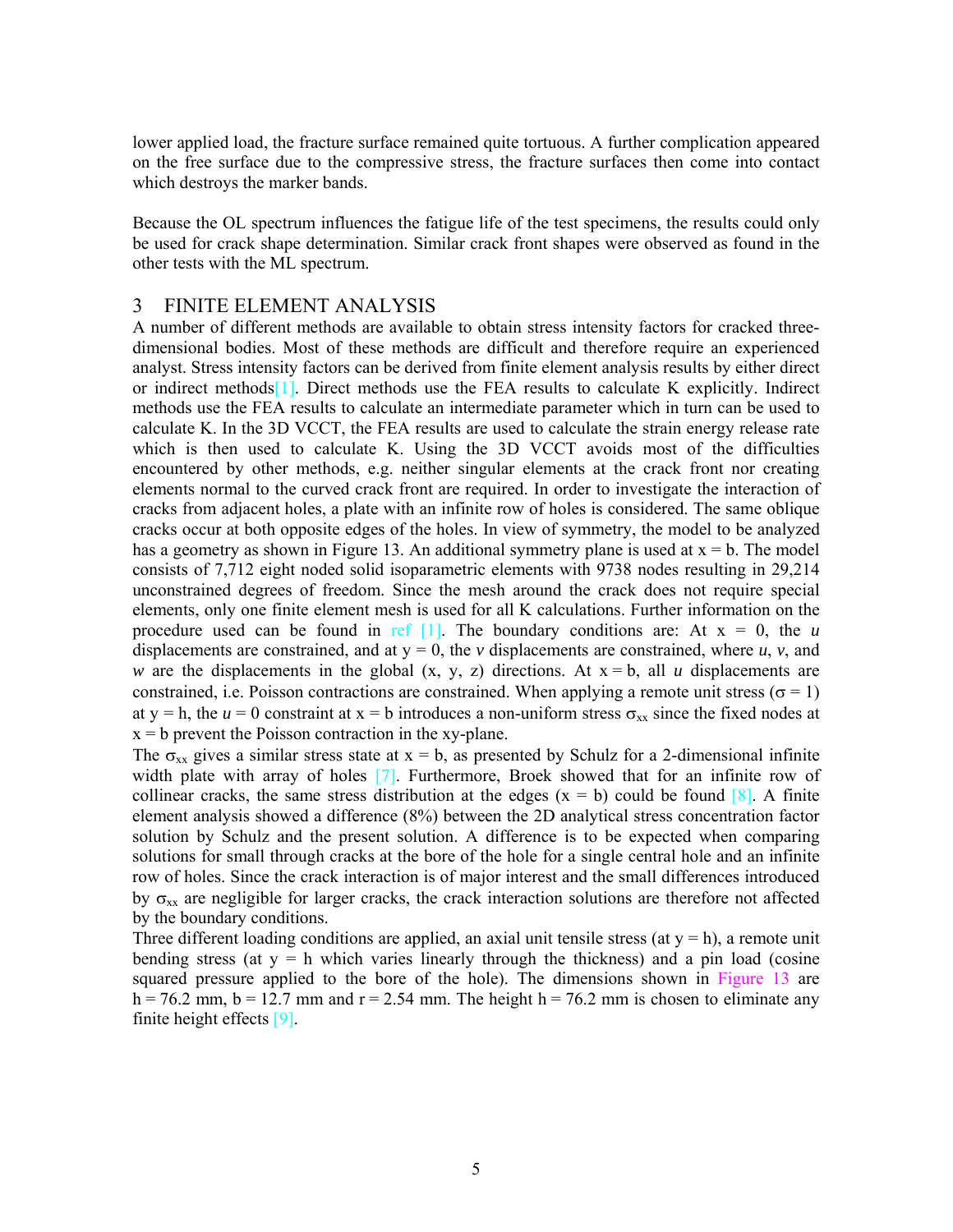# 4 FINITE ELEMENT ANALYSIS OF INTERACTION BETWEEN CRACKS EMANATING FROM ADJACENT HOLES

The stress intensity factor solutions are calculated for frequently observed crack shapes, see Table 1. Figure 5 and Figure 14 show these crack shapes. The shapes and also the loading conditions, see Figure 13, are similar to those used in ref  $[1]$ . In the present analysis a comparison will be made between the stress intensity factor solutions for cracks emanating from a single hole and from an infinite row of holes.

The calculated K's are normalized as shown in Eqn. (2) to yield the geometric correction factor, β.

$$
\beta = \frac{K_1}{\sigma \sqrt{\pi c_1}}\tag{2}
$$

For all load cases, K is normalized in this manner where  $\sigma$  is the applied remote stress and  $c_1$  is the crack length at a given z/t. Note, since the model represents an infinite sheet, no finite width correction is included in the normalization of K.

Trends and calculated  $\beta$ 's for oblique part-elliptical through cracks emanating from a single hole can be found in ref  $[1]$ . Trends and the newly calculated  $\beta$ 's for oblique part-elliptical through cracks emanating from adjacent holes have been presented in ref  $[2,10]$ . These new K values show in general the same trends as observed in ref  $[1]$  for a single hole. However, some obvious differences are found due to the interaction of cracks growing towards one another.

Figure 14 shows a comparison between the β-values for cracks at an infinite row of holes and cracks at a single hole for  $a/t = 1.05$  and  $r/t = 1.0$ . For the smallest crack (case 1,  $a/c_1 = 10$ ) the β-values for a single hole are slightly larger then for a row of holes. This is a result of a different boundary condition adopted in [1] for a single hole; instead of a restrained Poisson contraction, a plate with a non-uniform normal stress  $\sigma_{xx}$  at  $x = b$  was analyzed. This normal stress lowers the  $\beta$ values for cracks with large values of  $a/c_1$  (small cracks with a more straight crack front), and generally results in a slightly lower β along the entire crack front. An indication of crack interaction for the present study can be found for larger shallow cracks (smaller  $a/c<sub>1</sub>$  values and  $c_2 \ll c_1$ ). For these cracks, higher  $\beta$  solutions are calculated for the present investigation, which indicates an interaction between the two cracks from adjacent holes. From Figure 14, it can be seen that for  $a/c_1 = 0.6$  the first indications of crack interaction can be seen through slightly higher β solutions. With  $a/t = 1.05$ , r/t = 1.0 and  $a/c_1 = 0.6$ , the crack length is  $c_1 = 4.45$  mm for that particular crack shape. The remaining ligament length  $l_{lig} = 11.43$  mm, which can be expressed as  $l_{\text{lig}}/2b = 0.55$ . Prof. Schijve suggested first a comparison with Westergaard, but these values for straight through cracks as I can see it, are to low compared with the 3D straight through crack solutions I produced. And that means that straight through cracks would have a better crack growth behavior. I would leave it as it is. Comparing with my solutions is the most direct comparison. I made comparisons in my thesis of a part-through through crack vs. a straight through crack. You can reference that if you feel that comparison is worthy of mention. The more profound influence of crack interaction for straight through cracks can be found when the remaining  $l_{lig}$  is half the rivet pitch (50%) or  $l_{lig}/2b = 0.50$ . The more noticeable effect of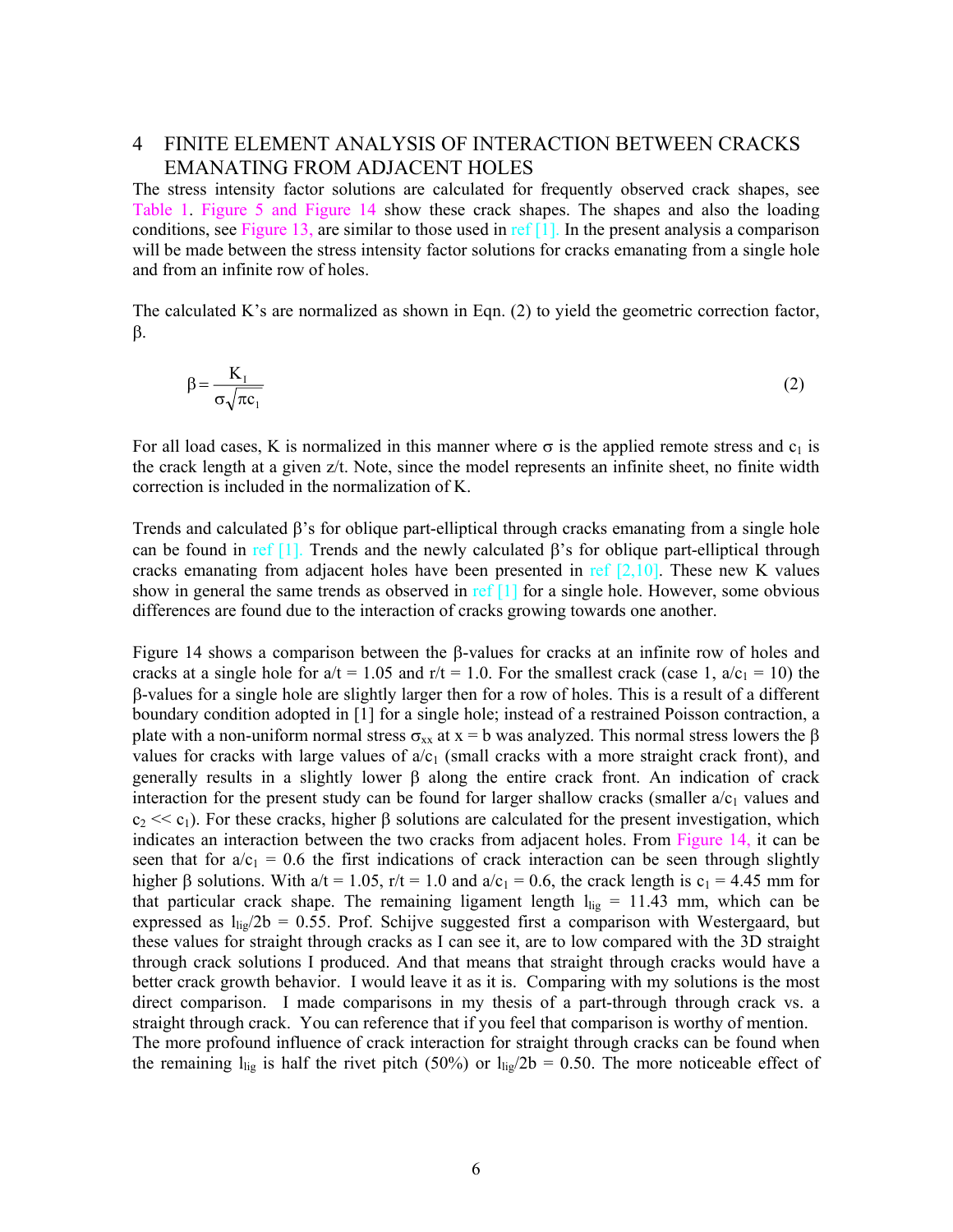crack interaction for curved cracks  $a/t = 1.05$  and  $r/t = 1.0$  will be at  $a/c_1 = 0.4$ , that means  $l_{\text{lig}} = 6.985$  mm  $l_{\text{lig}}/2b = 0.272$ .

The aforementioned comparison between straight through cracks and part-elliptical cracks shows clearly the influence of the crack shape. For  $a/c_1 = 0.6$ , constant  $a/t$ , and increasing r/t, crack interaction decreases. This is counter-intuitive, the crack interaction being dependent on the r/t ratio, but when increasing the r/t ratio the crack length  $c_1$  decreases. The hole radius is kept constant throughout this investigation, this means that when r/t increases, t decreases. Since a/t is constant, a must decrease to keep the  $a/t$  ratio constant. Furthermore to keep  $a/c_1$  constant,  $c_1$ must decrease.

Oblique part-elliptical cracks for large  $a/c_1$  ratios, large a/t and increasing r/t are similar to straight through cracks, the oblique part-elliptical shape is almost a straight through crack. These large values of  $a/c<sub>1</sub>$  show similar crack interaction effects as straight through cracks.

For  $a/c_1 = 1.0$ ,  $r/t = 2.0$  and  $a/t = 3.0$ , an almost straight crack front can be seen. For these values, the crack length on the faying surface  $c_1$  is equal to 3.81 ( $l_{\text{lig}}$  = 50% of the rivet pitch). In this case the same interaction effect can be found as can be found for straight cracks.

Oblique part-elliptical through cracks with an almost straight crack front, deep cracks, show the same crack growth as straight cracks do (crack interaction around 50% of rivet pitch). Oblique part-elliptical through cracks with a more curved crack front, shallow cracks, show less crack interaction effect then the straight cracks do. Shallow cracks grow slower towards another (crack interaction will show a significant effect for a remaining  $l_{lig}$  ranging from 50% or less of the rivet pitch).

## 5 RESULTS

Fatigue crack growth results obtained with an optical traveling microscope and from SEM fractographic analysis are discussed below. The results indicate interactions between the cracks from the two holes. Predictions on these observations are based on the new K-solutions. Several corrections appear to be necessary.

### 5.1 EXPERIMENTALLY DETERMINED CRACK INTERACTION

Since the cracks have a curved front, the interaction effect on the crack growth will be first noticed by the crack length on the faying surface. The crack growth data show that when the crack length  $c_1$  reaches a value between 5 and 6 millimeters, an increase in crack growth rate is observed. The corresponding ligament length  $(l_{\text{lig}})$  is between 10.3 mm and 8.3 mm, or 40% and 32% of the hole pitch respectively. Figure 15 then shows an increase of the crack growth rate for the inside cracks. The inside cracks have grown with the same growth rate as the outside cracks until this interaction between the cracks becomes noticeable. This behavior was found for all specimens with a starter notch, independent of the remote stress. Specimens tested without starter notches showed some non-uniform crack growth caused by a difference of the crack initiation time (for  $k = 1.0$  initiation around 40 kcycles [2]). This non-uniform crack growth caused some cracks to slow down for some time, and others to grow to a larger size. Crack growth of this nature makes accurate fatigue life prediction more difficult.

Crack growth on the free surface of the specimen (crack length  $c_2$ , Fig. 13) is dependent on the crack shape, which in turn is dependent on the bending. For a remote stress of 100 MPa and k = 1, the crack shape,  $a/c_1 \approx 0.45$  at the point of crack interaction with  $c_1 \approx 6.0$  mm and  $c_2 \approx 4.0$ mm.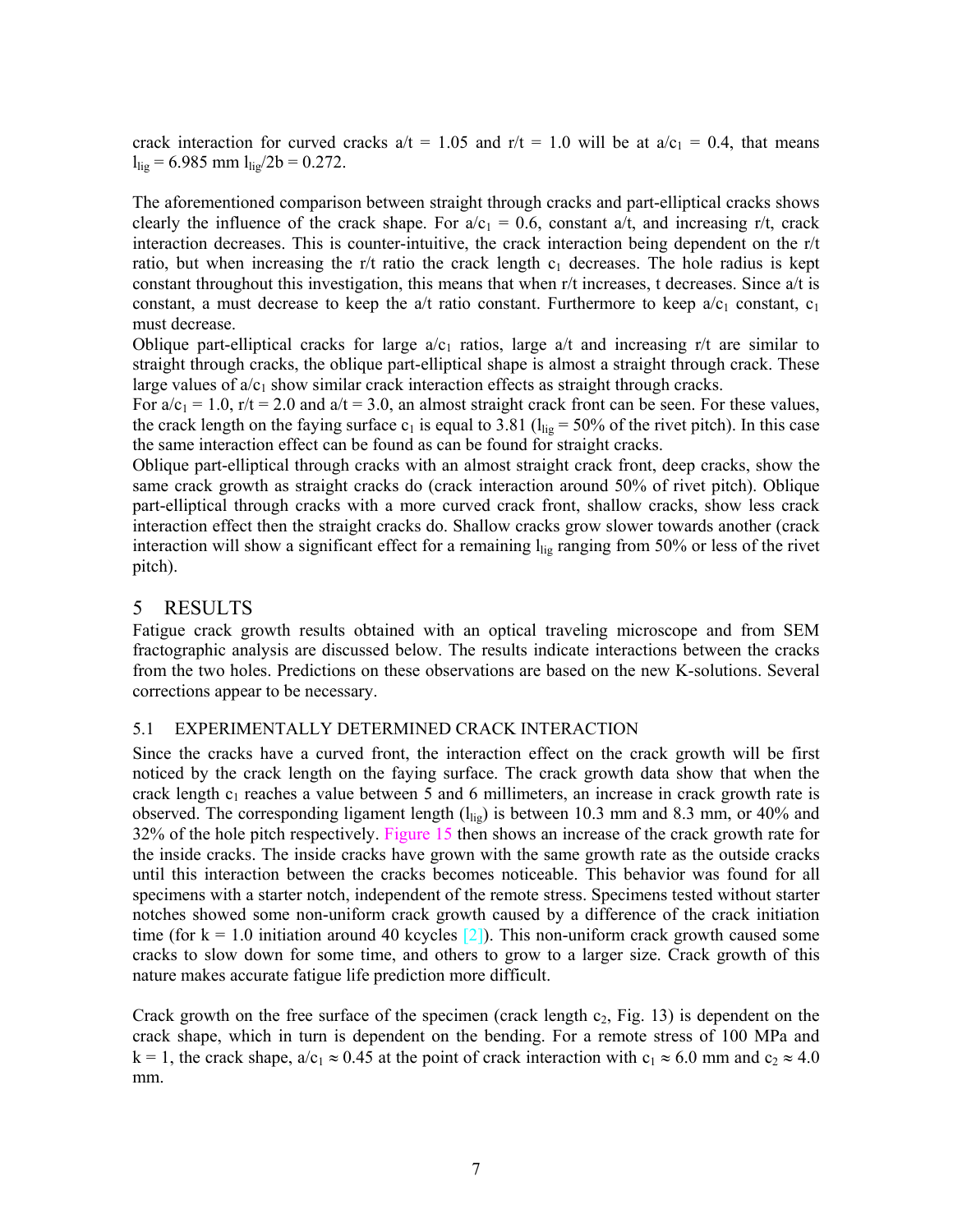Crack growth for a remote stress of 50 MPa,  $k = 1.66$ , starting with an initial crack shape  $a/c_1 = 0.60$  (c<sub>1</sub> = 3.5 mm, c<sub>2</sub> = 1.07 mm), indicated crack interaction starting at c<sub>1</sub>  $\approx$  6.5 mm and  $c_2 \approx 3.0$  mm. Furthermore, a test done with a different pre-crack shape (initial shape  $a/c_1$  = 2.0,  $c_1$  = 1.05 mm,  $c_2$  = 0.32 mm) showed that the shape of the growing crack is independent of the initial pre-crack. The crack shape is dependent on k only, which is a function of the applied remote stress. Looking closely at  $a/c_1$  for  $k = 1$  and  $k = 1.66$ , a difference is found. In general, crack interaction for k = 1.0 starts at  $a/c_1 \approx 0.45$  and for k = 1.66 at  $a/c_1 \approx 0.35$ . This indicates that a different crack shape is found for the two k-values and that the crack shape for  $k = 1.66$  is more shallow then for  $k = 1.0$ ; automatically resulting in a delayed crack interaction for  $k = 1.66$ . The crack shapes for  $k = 1.0$  and  $k = 1.66$  at the region of crack interaction can not be seen as cracks with a steep crack front, i.e. cracks with a large  $a/c<sub>1</sub>$  value. The observed crack shapes should be considered to be shallow cracks characterized by a rather small  $a/c<sub>1</sub>$  value.

#### 5.2 CRACK GROWTH PREDICTIONS

The crack growth predictions make use of the newly calculated stress intensity factors. These K solutions are contained in input files, one file with the β solutions for each of the three load cases, tension, bending, and pin loading. The β-values are read by the life prediction program. The tabulated β's in ref  $[2,10]$  have been modified to represent the geometry of the specimens tested in this investigation. The corrections are explained in this section. The crack growth predictions are made with the United States Air Force AFGROW computer program developed by Harter [12]. This program can handle a wide variety of fatigue problems, also the case for oblique through cracks. Currently, AFGROW is the only publicly available crack growth code with this capability. The calculated stress intensity factor solutions of the present study are for partelliptical through cracks emanating from an infinite row of holes. These factors, available in ref  $[2,10]$ , should thus be corrected for the finite width geometry of the specimen.

• A finite width correction is needed to account for the influence of the edges of the specimen on the eccentric holes. Eqn.  $(4)$  is used to correct the calculated solutions for cracks growing from eccentric holes in the specimen  $[11]$ . Eqn.(3) is the corrected β.

$$
\beta_i = \beta_{T,B} \cdot f_i \tag{3}
$$

$$
f_i = \sqrt{\sec\frac{\pi}{6} \left( \frac{1.45 \cdot \overline{c}}{d} + \frac{1.55 \cdot \overline{c}}{W - d} \right)}
$$
(4)

where:

| $\beta_{\rm T}$ , $\beta_{\rm B}$ | = Tension and bending correction factor                                      |
|-----------------------------------|------------------------------------------------------------------------------|
| $f_i$                             | $=$ Correction factor for inside crack tips growing towards center,          |
|                                   | for eccentric cracks                                                         |
| W                                 | $=$ the width of the sheet                                                   |
| d                                 | $=$ distance from the center of the crack to the closer<br>edge of the sheet |
| $\overline{c}$                    | = crack length $c_1$ plus hole radius, for $\bar{c} > R$                     |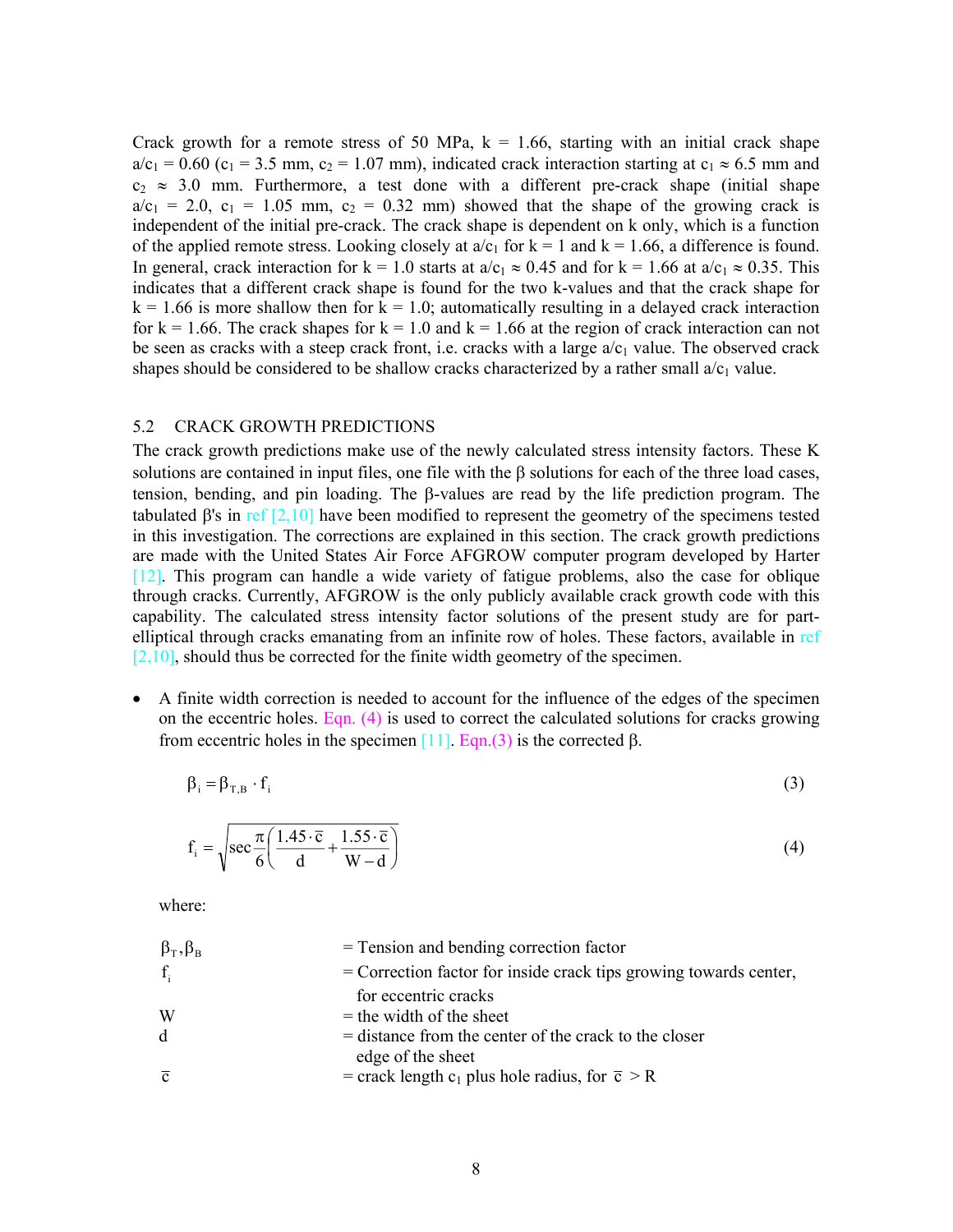- The crack interaction effect for the inside cracks is already included in the FEA results
- How to handle the effect of the constrained edges in the finite element analysis? The effect of the constrained edges, which introduces a  $\sigma_{xx}$  at x = b, appears to have a negligible influence on the crack interaction. This can be concluded from Figure 14, which shows the uniaxial stress solution from  $ref[1]$  and the present study.

With corrected  $\beta$ 's in this form, the stress intensity factors for the combined tension and bending specimens can be calculated.

The crack growth prediction is made for through cracks with a known initial flaw shape. Two different initial flaw shapes are investigated. Before  $\beta_i$  can be used in AFGROW another correction needs to be made. AFGROW will add the Newman/Raju [13] finite width correction to β<sub>i</sub>. This correction is superfluous in view of the other corrections made, and it should be removed. This is done by dividing  $β<sub>i</sub>$  with this finite width correction.

Crack growth predictions of oblique through cracks are affected by the initial flaw shape; thus predictions are only made for specimens with EDM-notches. The tests to which the prediction will be compared have EDM manufactured initial flaw shapes,  $a/c_1 = 1.0$  and  $a/c_1 = 0.6$ .

Before predictions are presented, the crack growth at the free surface shall be explained. It was already shown that the stress at the free surface is equal to zero for  $k = 1.0$  and equal to –33 MPa for  $k = 1.66$ . The initial stress intensity factor for  $k = 1.66$  is negative. This means that no crack growth will be possible at the free surface until  $K > 0$ . Since the specimen is experiencing an axial and a bending stress, the stress intensity factor is a superposition of  $K_{ten}$  and  $K_{ben}$ :

$$
K = (\beta_{\text{ten}} \sigma_{\text{ten}} + \beta_{\text{ben}} \sigma_{\text{ben}}) \cdot \sqrt{\pi c_1}
$$
\n(7)

For  $k = 1.66$ :

$$
\begin{array}{cc}\n\sigma_{ten} & 50 MPa \\
\sigma_{ben} & 83 MPa\n\end{array}
$$

The calculated  $\beta$ 's can be found in ref [3,10]. The condition for crack growth is:

$$
\begin{array}{l} \left(\beta_{\rm ten}\,\sigma_{\rm ten}\,+\,\beta_{\rm ben}\,\sigma_{\rm ben}\,\right) >\,0\\ \text{or}\,\left|\beta_{\rm ten}\sigma_{\rm ten}\right| > \left|\beta_{\rm ben}\sigma_{\rm ben}\right| \end{array}
$$

If the above mentioned condition is satisfied, crack growth will occur at the free surface.

Figure 16 and Figure 17 show the crack growth predictions for the inside cracks compared to the experimental results. Results for two different starter notches are shown ( $a/c_1 = 0.6$  and  $a/c_1 = 1.0$ ). For  $a/c_1 = 0.6$  the crack growth curve for two different remote stress levels (k = 1.0) and  $k = 1.66$ ) will be shown. For  $a/c_1 = 1.0$  the crack growth curve is shown for only one stress level ( $k = 1.66$ ). The predictions shown in Figures 16, 17 and 18, are started using the first measured crack length after crack growth was observed.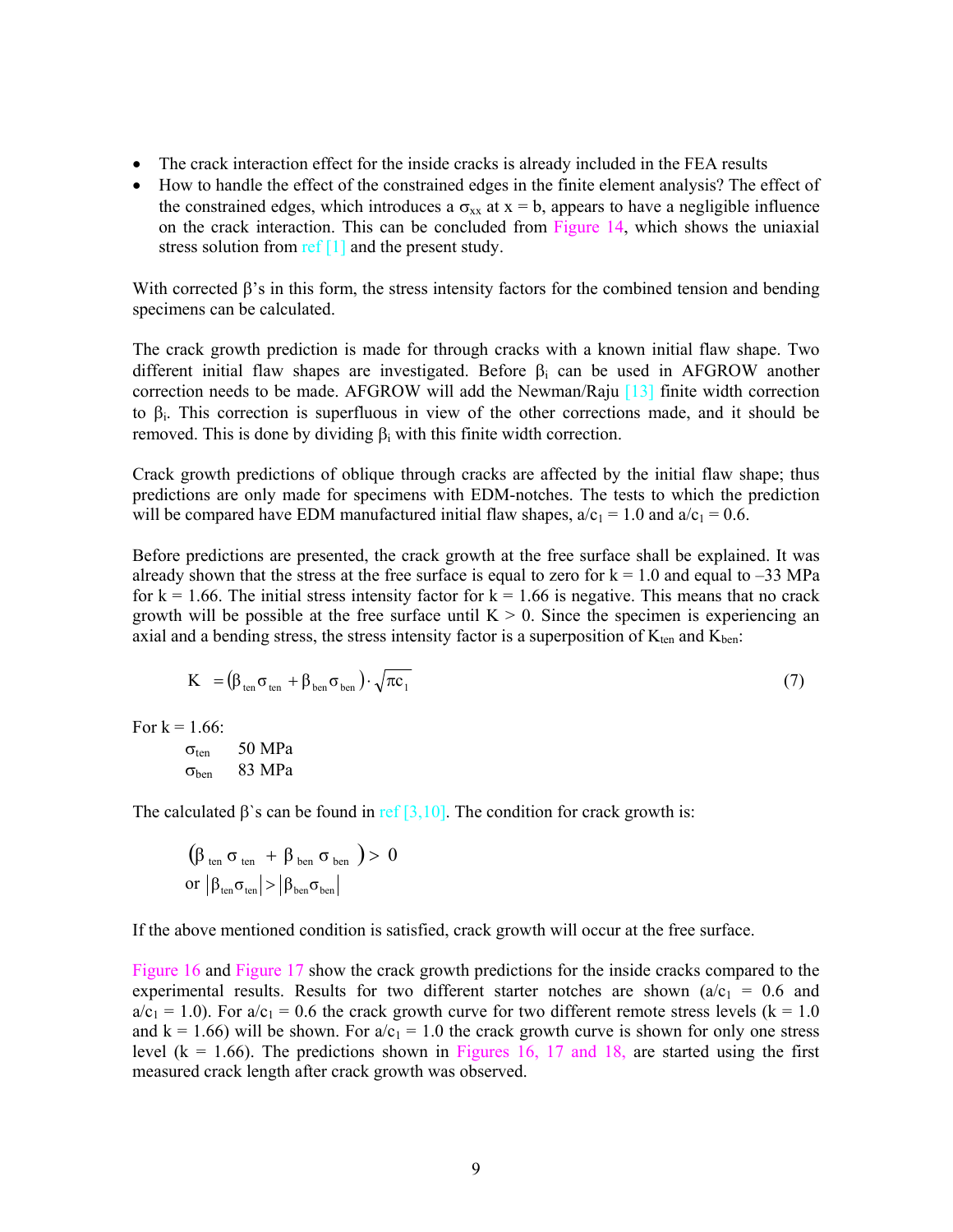The free surface is usually experiencing compressive stress through most or all of the load cycle, and thus crack opening is prohibited which hampers crack length measurement. The crack length measurements for small cracks at the free surface should be used with some reservations. This becomes more obvious when looking at Figure 18, although the prediction follows a similar trend as the experimental data. The crack growth at the free surface is characterized by a low crack growth rate until the cracks link up at the faying surface. After link up occurs the crack growth rate at the free surface increases dramatically for both,  $k = 1.0$  and  $k = 1.66$ . For  $k = 1.0$ , link up at the free surface follows almost immediately; for  $k = 1.66$  it occurs within a few kilocycles.

## 6 CONCLUSIONS

Fatigue tests were performed on combined tension and bending specimens with two holes. These specimens were designed to capture the influence of the secondary bending and interaction of cracks growing from different holes towards one another.

Visual crack measurements on the faying surface could be made with good accuracy, and similar crack growth curves were found for visual and SEM measurements. Crack length measurements for  $k = 1.66$  ( $k = \sigma_{\text{BENDING}}/\sigma_{\text{TENSION}}$ ) on the free surface caused some unexpected problems, due to the compressive stress for small crack lengths on the free surface.

SEM measurements could only be done for small cracks. Due to the tortuous fracture surface, no marker bands were found for larger cracks, both for  $k = 1.0$  and  $k = 1.66$ . In the latter case, another problem occurred at the free surface due to the compressive stresses. The marker bands were then destroyed or masked by fretting debris. The marker load cycles did not affect the fatigue life of the specimens.

Stress intensity factors were calculated for various oblique crack front shapes with a/c1 ratios of 0.3 to 10.0; a/t ratios of 1.05 to 5.0; and r/t ratios of 1.0 to 2.5. Calculations were made for hole edge cracks under remote tension, remote bending and pin loading (cosine<sup>2</sup> load distribution).

The analytical investigation showed that oblique part-elliptical through cracks with an almost straight crack front and a non-shallow shape show the same crack growth as straight cracks. Interaction between such crack occurred if cracks covered about 50% of hole pitch. Oblique partelliptical through cracks with a more curved crack front and a shallow character show less crack interaction effects than the straight cracks. The shallow cracks are growing slower towards one another. Crack interactions become significant if the remaining ligament is smaller then 50% of the rivet pitch).

For the crack growth predictions a number of corrections were needed, first a set of corrections to correct the β's for the differences in geometry between the test specimen and the finite element geometry. A second correction was needed to correct for the applied finite width correction in AFGROW. The predictions done with these corrections show a good agreement with the experimental crack growth results.

### ACKNOWLEDGEMENT

This work was supported in part by the Netherlands Institute for Metals Research and in part by a grant of HPC time from the DoD HPC Center, Arnold Engineering Development Center, Convex C4640.